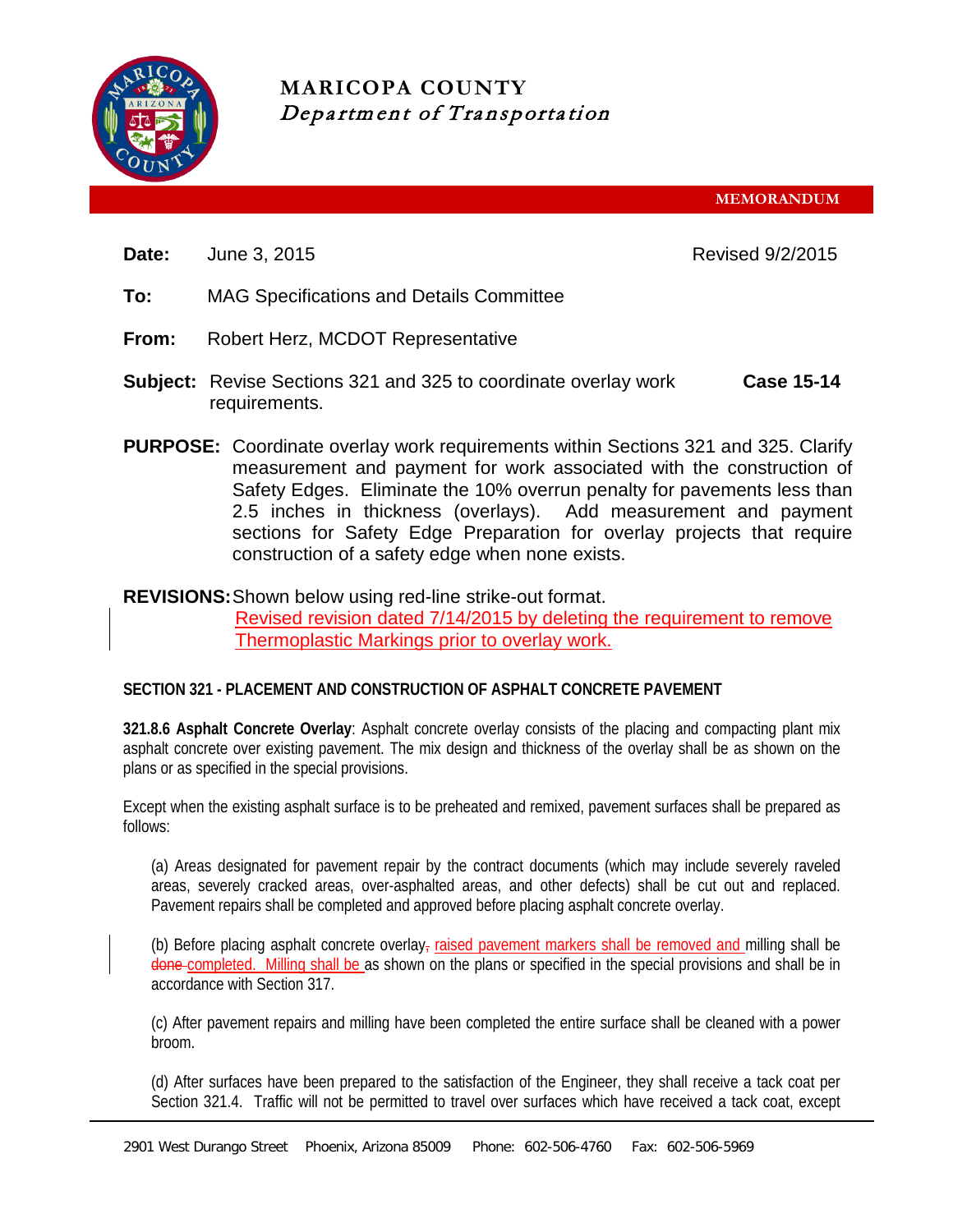when tack coat is applied to milled surfaces in compliance with Section 317.2 for dust control purposes. When the overlay is to extend onto a concrete guttersurface, the gutter concrete surface shall be thoroughly cleaned of loose dust and cement particles and shall be tack coated.

Asphalt concrete overlay shall be placed as specified in Section 321.8.1 and compacted as specified in Section 321.8.4. The surface smoothness shall meet the tolerances specified in Section 321.8.5.

Frames and covers of manholes, survey monuments, valve boxes, clean-outs and other existing structures shall be adjusted in accordance with Section 345 to set flush with the finished surface of the new pavement. During adjustment if pavement or base materials are removed or disturbed, they shall be replaced with approved materials installed in a manner acceptable to the Engineer.

On roads without curb and gutter, the existing unpaved shoulder elevation shall be adjusted by the Contractor to match the elevation at the edge of the new overlay and slope away from the new pavement surface at a rate that the existing quantity of shoulder material will allow. Shoulder material shall be compacted to a minimum of 95% of maximum density, determined in accordance with Section 301.3. Shoulder adjustment to match the new pavement surface elevation shall not be measured. The cost of shoulder adjustment shall be included in the price paid for the asphalt concrete overlay or other related pay items. When the Engineer determines an insufficient amount of material is available for shoulder adjustment, the Engineer may require the Contractor to provide additional material. Acceptable material for shoulders includes the existing shoulder material, millings, untreated base materials, or a granular material approved by the Engineer. Engineer requested imported material for shoulder adjustment is not included in the price paid for the asphalt concrete overlay.

### **321.12 MEASUREMENT:**

Asphalt concrete pavement will be measured by the ton, or by the square yard, for the mixture actually used as allowed above, which shall include the required quantities of mineral aggregates, asphalt binder, and mineral admixture. Measurement shall include any tonnage used to construct intersections, roadways, streets, or other miscellaneous surfaces indicated on the plans or as directed by the Engineer.

Measurement for Safety Edge Preparation only applies to overlays of existing pavements that require the construction of a safety edge when none exists. Safety Edge Preparation will be measured by the linear foot. Safety Edge Preparation will not be measured when a safety edge is part of new pavement construction, pavement widening, or when overlaying an existing pavement that contains a safety edge. The asphalt concrete pavement measurement shall include the tonnage used to construct safety edges or the square yard measurement for asphalt concrete pavement will be increased by the horizontal extension of the safety edge beyond the roadway pavement edge.

## **321.13 PAYMENT:**

The asphalt concrete measured as provided above will be paid for at the contract price per ton or square yard, as adjusted per Section 321.10, which price shall be full compensation for the item complete, as herein described and specified.

Payment for tack coat will be by the ton diluted, based on the rate of application, as directed by the Engineer.

No payment will be made for any overrun in quantity of asphalt concrete in excess of 10 percent for newly constructed pavement having a total thickness equal to or greater than 2.5 inches. The overrun quantity is excess tonnage above the tonnage calculated based on actual field measurement of area covered, design thickness, and the mix design unit weight. The calculations and payment for overrun will be by individual pay item. To compensate or adjust for a thickness deficiency in an underlying asphalt concrete course, the Engineer may authorize a quantity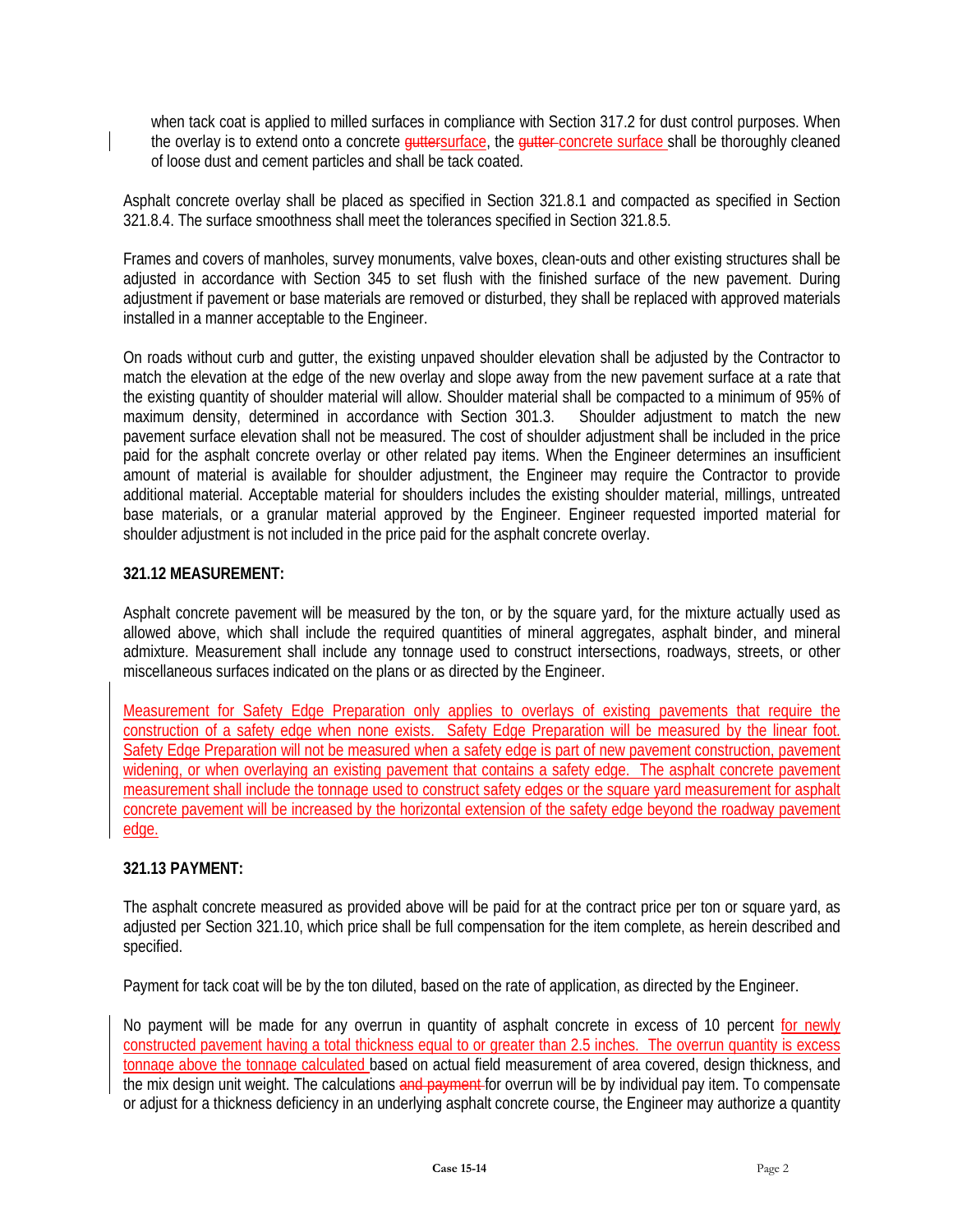increase in excess of 10 percent for a subsequent asphalt concrete course. In such cases, the quantity in excess of 10 percent will be paid for at the lowest unit price.

Removal of raised pavement markers, pavement repairs, and surface pavement replacements Agency-required repairs of existing pavement prior to roadway overlay operations will be paid for as a separate by other pay items unless otherwise specified.

Except as otherwise specified, no separate payment will be made for work necessary to construct thickened edges, safety edges, or other miscellaneous items or surfaces of asphalt concrete.

Payment for Safety Edge Preparation will be at the contract unit price for the quantities measured as described above.

# **SECTION 325 - PLACEMENT AND CONSTRUCTION OF ASPHALT-RUBBER ASPHALT CONCRETE**

### **325.7 PLACEMENT:**

### **325.7.1 Surface Preparation:**

The provisions for preparation of pavement surfaces in Section 321.8.6 (Asphalt Concrete Overlay) shall apply to ARAC overlays. Placement, compaction, and surface smoothness shall be as specified in this section—Before placing ARAC on existing pavements, severely raveled areas or cracked areas that are depressed more than 3/4" from the adjoining pavement shall be cut out and patched at least 48 hours prior to the resurfacing operation. Overasphalted (bleeding or flushing) areas or rough high spots shall be removed by burning or blading. Large shrinkage cracks shall be filled with asphalt sealing compound acceptable to the Engineer. The entire surface shall be cleaned with a power broom. Raveled areas that do not require removing shall be cleaned by hand brooming. The above surface cleaning requirements are included as part of the ARAC paving operations, and the cost thereof shall be included in the ARAC pay item. Pavement repairs and crack sealing when required are to be compensated for by other appropriate contract pay items.

Prior to placing the ARAC on milled surfaces, pot-holes left by the milling operation shall be repaired by the Contractor, as a related non-pay item and as required by the Engineer. The milled area shall be swept.

After surfaces have been prepared to the satisfaction of the Engineer, they shall receive a tack coat as specified in Section 325.4.

Traffic will not be permitted over surfaces which have received a tack coat. When the overlay is to extend onto a concrete surface, the concrete surface shall be thoroughly cleaned of loose dust and cement particles and shall be tack coated.

#### **325.7.2 Placing and Construction Methods:**

All courses of ARAC shall be placed and finished by means of a self-propelled paving machine equipped with an automatically actuated control system, except under certain conditions or at locations where the Engineer deems the use of a self-propelled paving machine impracticable. Safety edge construction when required shall comply with section 321.8.9.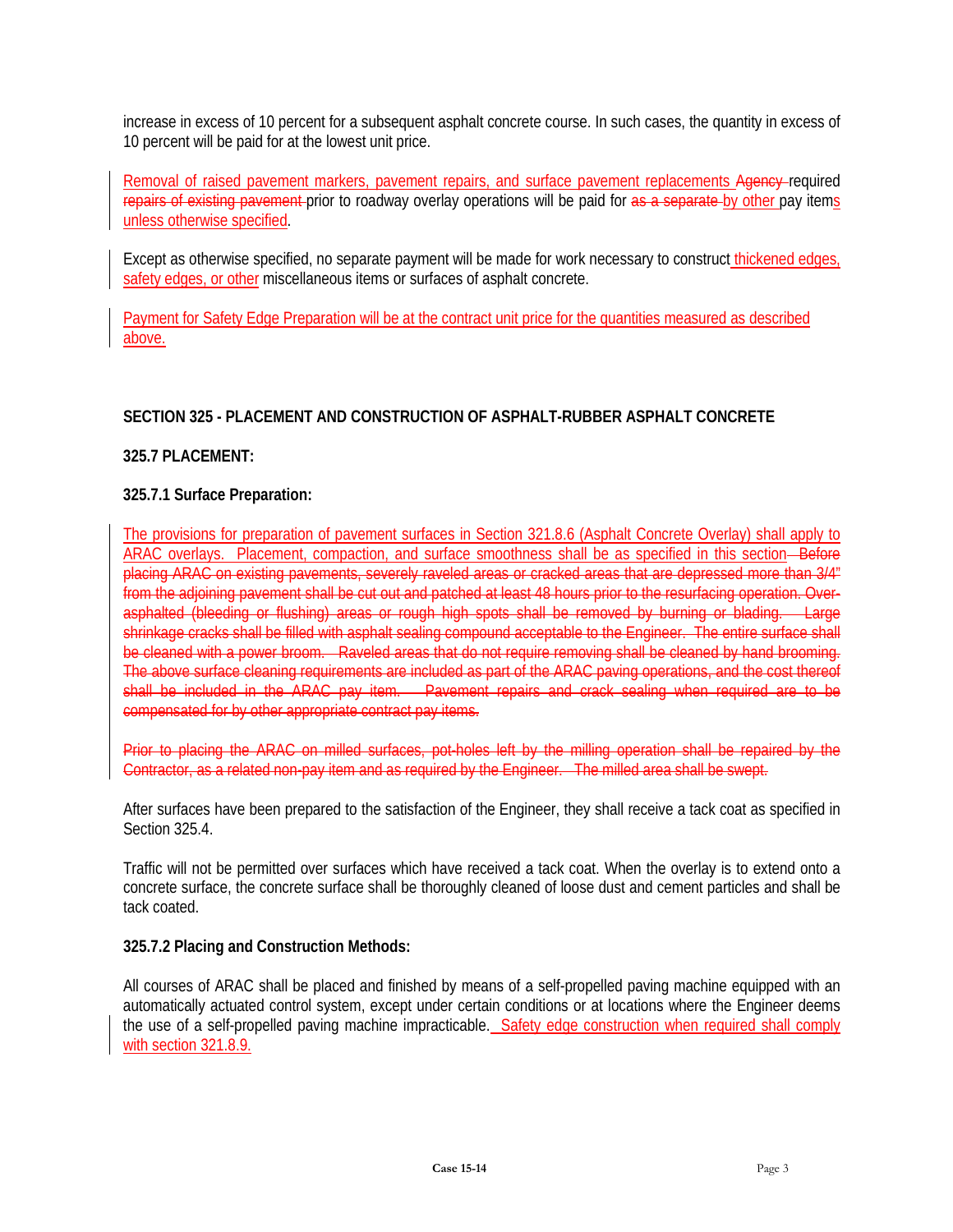The control system shall control the elevation of the screed at each end by controlling the elevation of one end directly and the other end indirectly either through controlling the transverse slope or alternatively when directed, by controlling the elevation of each end independently.

The control system shall be capable of working with one of the following devices:

- (A) Ski or non-contact device of not less than 30 feet in length, supported throughout its entire length
- (B) Taut stringline or wire set to grade
- (C) Short ski or sonar sensing units from curb control
- (D) Joint matching shoe

Failure of the control system to function properly shall be cause for the suspension of asphalt concrete production. In order to achieve a continuous operation, the speed of the paving machine shall be coordinated with the hot mix plant and transport units.

The ARAC shall be dumped from the hauling vehicles directly into the paving machine, unless otherwise approved by the Engineer.

Care shall be taken to avoid jarring the machine or moving it out of alignment. No vertical load shall be exerted on the paving machine by the truck.

If ARAC is dumped upon the surface being paved and subsequently loaded in the paving machine, the loading equipment shall be self-supporting and shall not exert any vertical load on the paving machine. Substantially all of the ARAC shall be picked up and loaded into the paving machine. If ARAC is placed in a windrow during paving, the windrow shall not exceed a distance greater than 150 feet in front of the paving machine.

Self-propelled paving machines shall spread the mixture without segregation or tearing, true to line, grade and crown as indicated on the project plans. Pavers shall be equipped with hoppers and augers that will distribute the mixture uniformly in front of an adjustable floating screed. The raising of the hopper wings shall be minimized and the paving machine shall not be operated when in an empty condition.

Screeds shall include any strike-off device operated by tamping or vibrating action which is effective, without tearing, shoving or gouging the mixture and which produces a course with a uniform texture and density for the full width being paved. Screeds shall be adjustable as to height and crown and shall be equipped with a controlled heating device for use when required. In the case of the screed, auger extensions and vibrators shall be installed wherever the screed is extended more than one (1) foot beyond the end of the base auger or auger extension. However, when placing material against an extremely uneven curb or edge over a short distance, the Engineer may waive the auger extensions and vibrators.

#### **325.11 MEASUREMENT:**

ARAC shall be measured by the ton, for the mixture actually used, which shall include the required quantities of mineral aggregates, filler material, asphalt-rubber binder and admixture.

Application of lime water shall be measured by the square yard. The measured area shall be the area of ARAC pavement to which the lime water is applied. The measured area shall only be counted one time regardless of the number of applications applied to the ARAC pavement section.

Except as otherwise specified, no separate measurement will be made for work required for the construction of safety edges or for the grading and compaction for Sshoulder adjustment to match the new pavement surface elevation shall not be measured. The cost of this work shall be included in the price paid for ARAC or other related